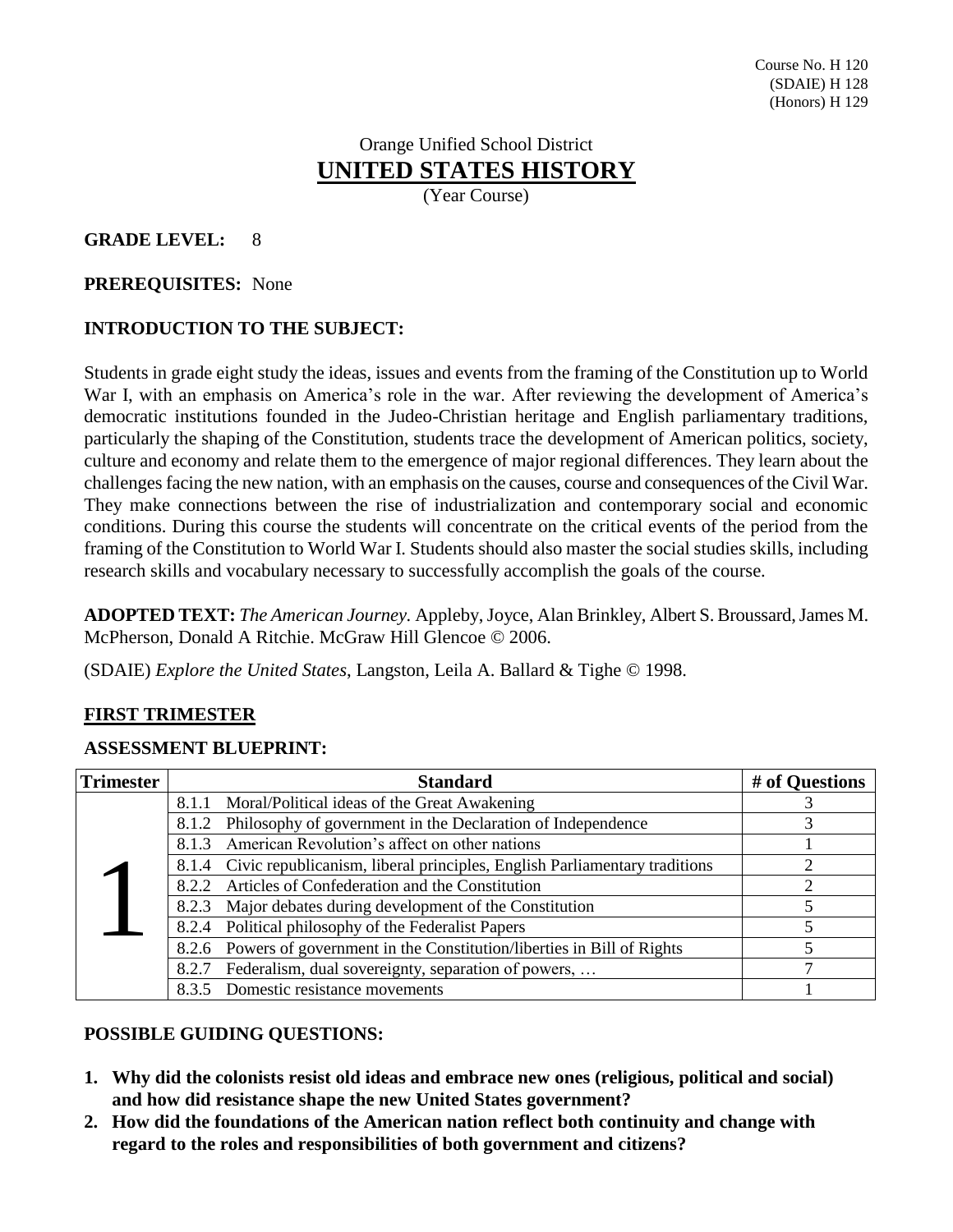| <b>Trimester 1 Topics</b>                           | <b>Text</b> | <b>Standards</b> | Time |
|-----------------------------------------------------|-------------|------------------|------|
| Opening week activities                             |             | 7.11.            |      |
| Review—Explorers, Columbian Exchange, Enlightenment | Chanter (   | $-7.11.3$        | week |
|                                                     |             | 7 1 1 5          |      |

## **Essential Learning: Students relate the founding of the nation to the development of American constitutional democracy.**

| Early American Colonies-Jamestown, Plymouth, Triangular<br>Trade, early colonial government and culture, Great Awakening | Chapter 2                    | 8.1<br>8.1.1   | 1 week  |
|--------------------------------------------------------------------------------------------------------------------------|------------------------------|----------------|---------|
| French and Indian War, British acts and taxation, Continental<br>Congress, Declaration of Independence                   | (SDAIE text)<br>Chapters 1-2 | 8.1.2<br>8.1.4 | 2 weeks |
| Revolutionary War, Treaty of Paris                                                                                       |                              | 8.1.3          | 1 week  |

# **Essential Learning: Students understand the political principles underlying the U.S. Constitution.**

| Articles of Confederation, Shays' Rebellion, Constitutional<br>Convention, Constitution compromises | Chapter 3<br>(SDAIE text)<br>Chapters 3-4    | 8.2.2<br>8.2.3<br>$8.2.4$<br>$8.3.5$                    | 2 weeks |
|-----------------------------------------------------------------------------------------------------|----------------------------------------------|---------------------------------------------------------|---------|
| U.S. Constitution, structure of government, Bill of Rights                                          | Chapters 3-4<br>(SDAIE text)<br>Chapters 4-5 | 8.2.6<br>$\begin{array}{ l} 8.2.7 \\ 8.3.6 \end{array}$ | 3 weeks |
| Testing Trimester wrap-up Trimester Exam during Week 11                                             |                                              |                                                         |         |

# **SECOND TRIMESTER ASSESSMENT BLUEPRINT:**

| <b>Trimester</b> | <b>Standard</b>                                                                         | # of Questions |
|------------------|-----------------------------------------------------------------------------------------|----------------|
|                  | Emergence of two political parties<br>8.3.4                                             |                |
|                  | Policy significance of famous speeches<br>8.4.2                                         | っ              |
|                  | Traditions in art, music, literature of early national America<br>8.4.4                 |                |
|                  | Political/economic causes/consequences of the War of 1812<br>8.5.1                      | $\overline{2}$ |
|                  | 8.5.2 Relationships with Mexico, Canada, Europe; Monroe Doctrine; westward<br>expansion | 3              |
|                  | Physical obstacles $\&$ economic/political factors in building infrastructure<br>8.6.2  | $\mathcal{D}$  |
|                  | 8.6.3 Reasons for immigration from Northern Europe; growth in cities                    |                |
|                  | Women's suffrage movement<br>8.6.6                                                      | $\mathcal{D}$  |
|                  | Agrarian economy in the South; significance of cotton/cotton gin<br>8.7.1               |                |
|                  | Andrew Jackson<br>8.8.1                                                                 | 3              |
|                  | Purpose/challenges, economic incentives of westward expansion<br>8.8.2                  | 5              |
|                  | Texas War for Independence; Mexican-American War<br>8.8.6                               |                |
|                  | Leaders of the movement to abolish slavery<br>8.9.1                                     | 4              |
|                  | Compromise of 1850<br>8.9.4                                                             |                |
|                  | States' Rights Doctrine, Missouri Compromise<br>8.9.5                                   | 3              |
|                  | Lives of free blacks and laws that limited their freedom<br>8.9.6                       | $\mathcal{P}$  |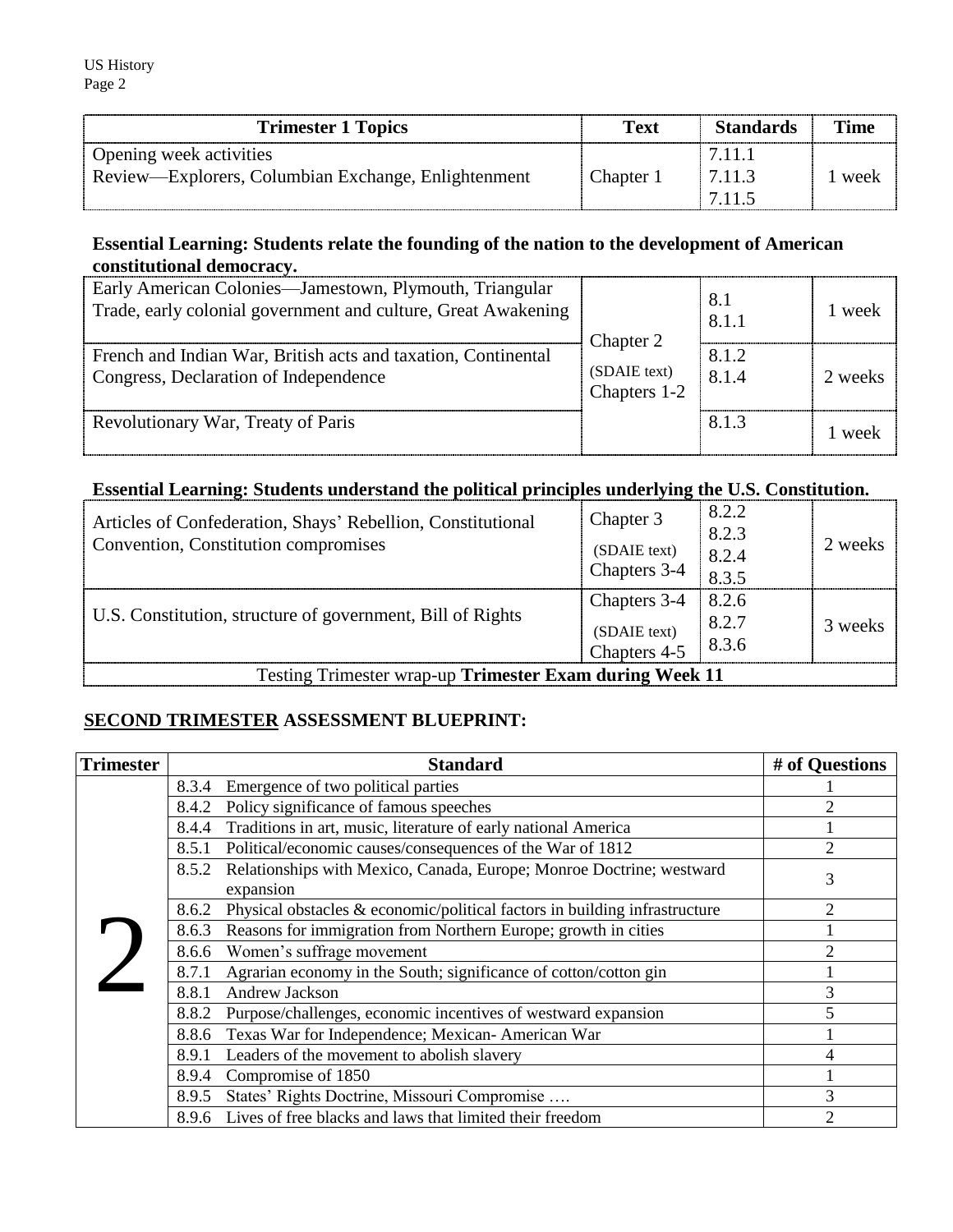## **POSSIBLE GUIDING QUESTIONS:**

**1. As the country's territory expanded, in what ways did American regionalism, government, and foreign relations change?**

## **2. How did territorial growth unite or divide the nation?**

| ------------------<br>------------<br>------<br>m<br>$- - - - - - - -$<br>лпіла<br>ברשו<br>___ | --<br>`ov1<br>1 слі | - -<br>$\mathbf{u}$ | -----<br>-<br><br>------------- |
|------------------------------------------------------------------------------------------------|---------------------|---------------------|---------------------------------|
|                                                                                                |                     |                     |                                 |

**Essential Learning: Students understand the ways in which citizens and political leaders participated in the foundation of the American political system and the creation of American culture.**

| Ratification, First President, development of political parties, | Chapters 5-6 | 834   |         |
|------------------------------------------------------------------|--------------|-------|---------|
| Jefferson/Hamilton; Washington Irving/James Fennimore Cooper     | (SDAIE text) | 8.4.2 | 2 weeks |
|                                                                  | Chapter 6    | 8.4.4 |         |

## **Essential Learning: Students analyze U.S. foreign policy in the early Republic.**

| hapter<br>Early U.S. foreign policy, War of 1812, Monroe Doctrine,<br>Westward expansion<br>(SDAIE text)<br>Chapters 6-7 |
|--------------------------------------------------------------------------------------------------------------------------|
|--------------------------------------------------------------------------------------------------------------------------|

## **Essential Learning: Students analyze the political, economic and social development of the American people by region from 1800 to mid-1800s.**

| Growth of industry, new methods of transportation, immigration,<br>Reform movements, women's suffrage                      | Chapter 8<br>(SDAIE text)<br>Chapters 7, 9     | 8.6.2<br>8.6.3<br>8.6.6 | 1 week  |
|----------------------------------------------------------------------------------------------------------------------------|------------------------------------------------|-------------------------|---------|
| Jacksonian democracy—national bank, spoils system, opposition<br>to the Supreme Court, Indian removal                      | Chapter 10<br>(SDAIE text)<br>Chapter 8        | 8.8.1                   | 2 weeks |
| Manifest Destiny, Louisiana Purchase, Lewis & Clark Expedition,<br>Texas independence, War with Mexico, (Gold Rush Review) | Chapters 6,11<br>(SDAIE text)<br>Chapters 6, 8 | 8.8.2<br>8.8.6          | 1 week  |
| Differences between North and South, slavery, challenges to<br>slavery                                                     | Chapter 9<br>(SDAIE text)<br>Chapters 9-10     | 8.7.1<br>8.7.2          | 1 week  |

## **Essential Learning: Students analyze the early attempts to abolish slavery.**

| Slavery, challenges to slavery, Underground Railroad, dividing<br>nation                                                                | Chapter 12<br>(SDAIE text)<br>Chapter 9          | 8.9.1<br>8.9.4<br>8.9.5<br>8.9.6 | 2 weeks |
|-----------------------------------------------------------------------------------------------------------------------------------------|--------------------------------------------------|----------------------------------|---------|
| Civil War, issues of State and Federal authority, Abraham Lincoln<br>and speeches, key battles, technological advances, Lee's surrender | Chapters 12-13<br>(SDAIE text)<br>Chapters 11-13 | 8.10.1<br>8.10.4<br>8.10.6       | 1 week  |
| Testing Trimester wrap-up Trimester Exam during Week 11                                                                                 |                                                  |                                  |         |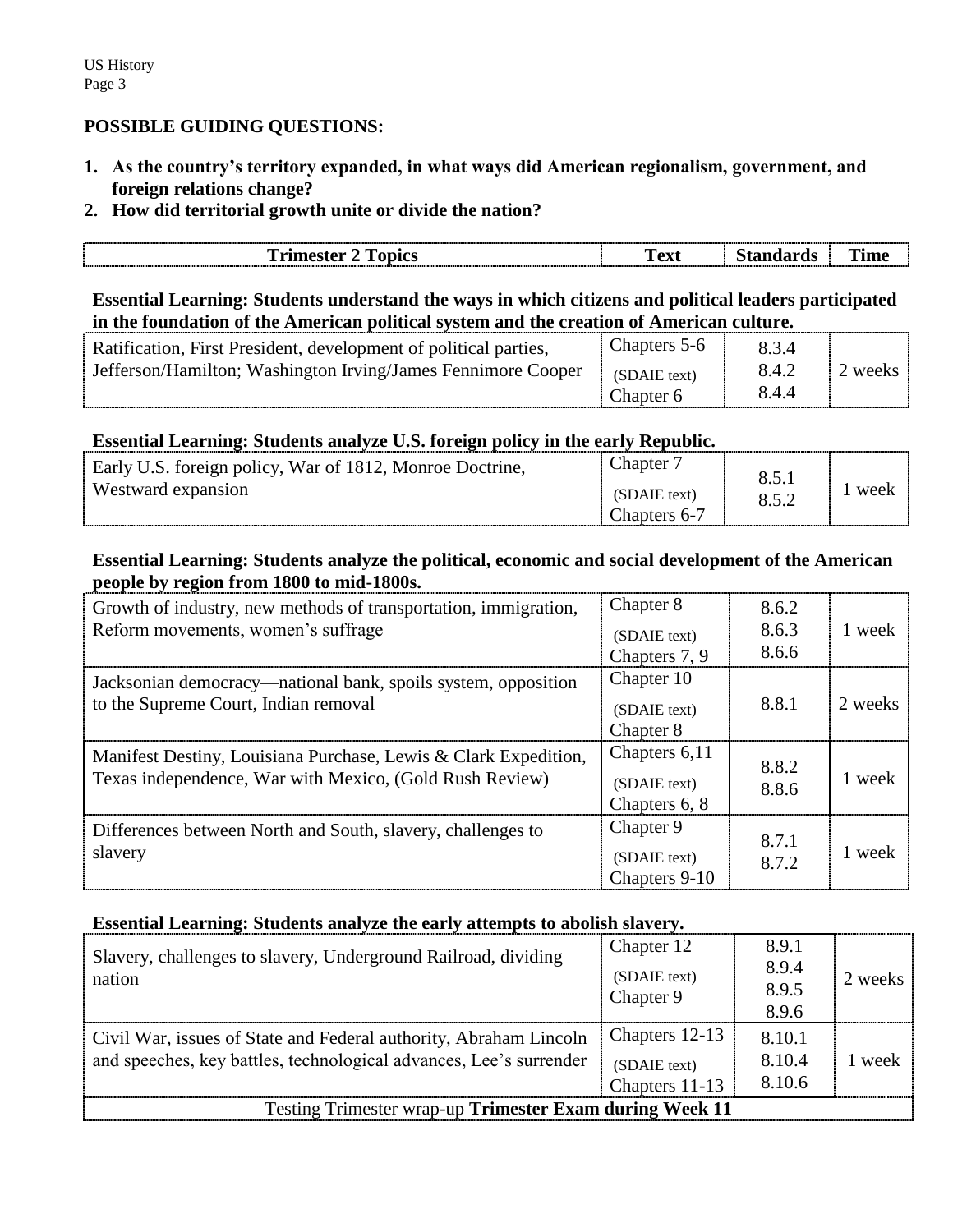## **THIRD TRIMESTER ASSESSMENT BLUEPRINT:**

| <b>Trimester</b> | <b>Standard</b>                                                                                       | # of Questions              |
|------------------|-------------------------------------------------------------------------------------------------------|-----------------------------|
|                  | 8.10.1 Conflicting interpretations of state and federal authority                                     |                             |
|                  | 8.10.4 Lincoln's presidency, writings, speeches                                                       |                             |
|                  | 8.10.6 Civil War                                                                                      | 6                           |
|                  | 8.11.1 Original aims of Reconstruction and its effects                                                | $\mathcal{D}_{\mathcal{L}}$ |
|                  | 8.11.2 Movement of former slaves to cities                                                            | 2                           |
|                  | 8.11.3 Freedmen's Bureau                                                                              | 3                           |
|                  | 8.11.5 Amendments 13, 14, 15 connection to Reconstruction                                             |                             |
|                  | 8.12.2 Federal Indian policy; wars; relationship to agricultural development and<br>industrialization |                             |
|                  | 8.12.4 Entrepreneurs, industrialists, banks in politics, commerce, industry                           | C                           |
|                  | 8.12.6 Child labor, working conditions; labor movement, collective bargaining,<br>strikes             |                             |
|                  | 8.12.9 Significant inventors/inventions                                                               |                             |

# **POSSIBLE GUIDING QUESTIONS:**

- **1. What did progress mean to Americans from 1860 to 1900?**
- **2. How did the Civil War and industrialization of the United States change the economy, society, and politics of the nation?**

| <b>Trimester 3 Topics</b>                                                                                                             | <b>Text</b>                                  | <b>Standards</b>           | <b>Time</b> |
|---------------------------------------------------------------------------------------------------------------------------------------|----------------------------------------------|----------------------------|-------------|
| Essential Learning: Students analyze causes and key events of the Civil War.                                                          |                                              |                            |             |
| Civil War, nullification and state's rights, Abraham Lincoln<br>and speeches, key battles, technological advances, Lee's<br>surrender | Chapter 13<br>(SDAIE text)<br>Chapters 11-13 | 8.10.1<br>8.10.4<br>8.10.6 | l week      |
| <b>Essential Learning: Students analyze Reconstruction and its lasting consequences.</b>                                              |                                              |                            |             |
| Reconstruction, effects and consequences of Reconstruction,                                                                           | Chapter 14                                   | 8.11.1                     |             |
| Freedman's Bureau, Jim Crow laws, new Constitutional                                                                                  | (SDAIE text)                                 | 8.11.2                     | 2 weeks     |
| amendments, end of Reconstruction                                                                                                     | Chapter 13                                   | 8.11.3                     |             |
|                                                                                                                                       |                                              | 8.11.5                     |             |

CST prep, review, testing 3 weeks

#### **Essential Learning: Students analyze changing social and political conditions after the Industrial Revolution.**

| Railroads, Native American struggles, Western development                      | Chapters 15-16<br>(SDAIE text)<br>Chapter 14 | 8.12.2<br>8.12.3                     | 2 weeks |
|--------------------------------------------------------------------------------|----------------------------------------------|--------------------------------------|---------|
| Industrialization, immigration, inventors                                      | Chapters 15-17<br>(SDAIE text)<br>Chapter 15 | 8.12.4<br>8.12.6<br>8.12.7<br>8.12.9 | 2 weeks |
| Culminating essays, Document Based Questions (DBQs),<br>projects or portfolios |                                              | Research<br>2, 3, 4                  | 2 weeks |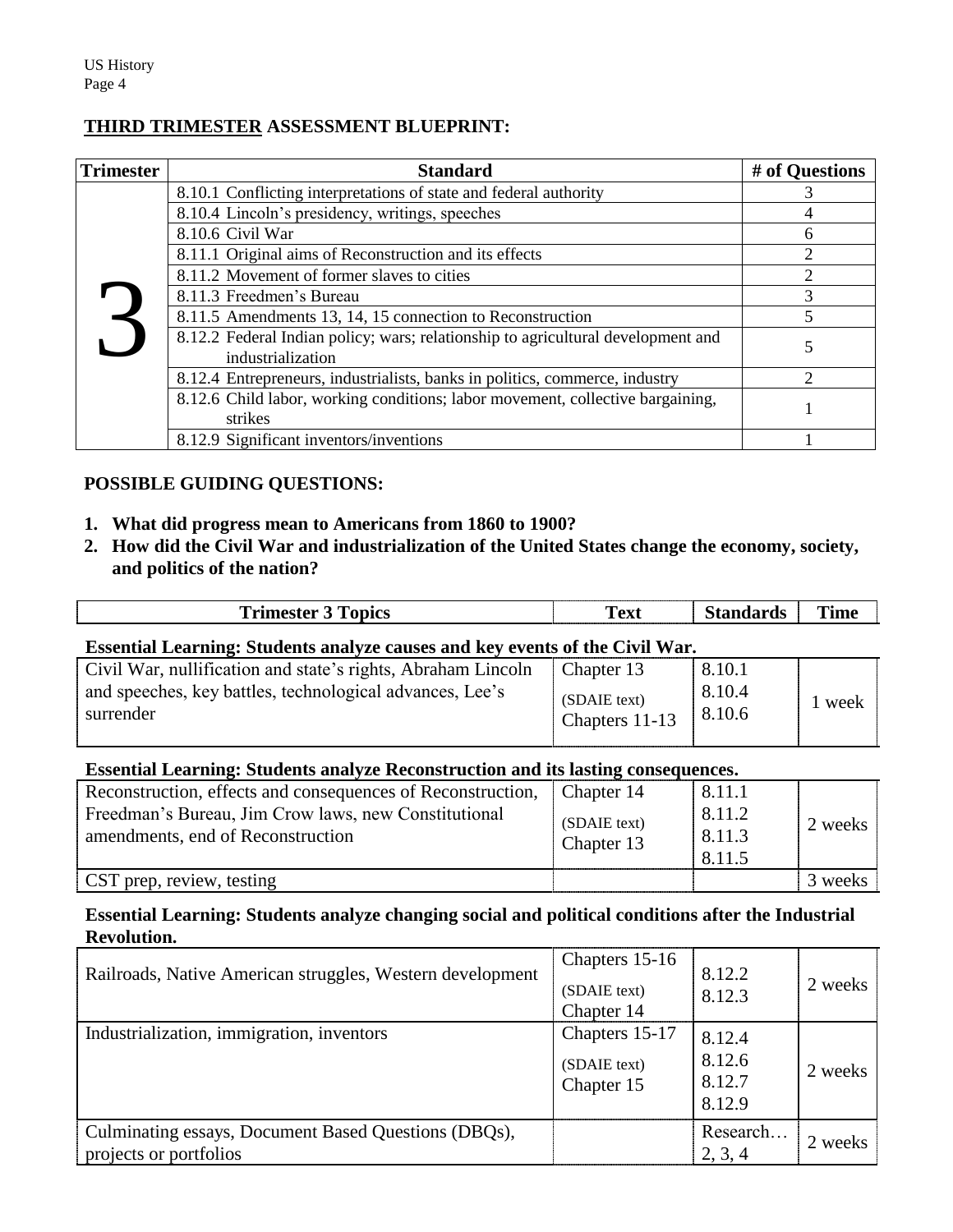Г

# Final Projects, End of Year activities **Trimester Exam during Week 11**

**DATE OF CONTENT REVISION:** October 2010

# **DATE OF BOARD APPROVAL:** October 21, 1999

| <b>CALIFORNIA CONTENT STANDARDS: GRADE 8</b>                                                                                                                                                                                                                                                                                                                                                                                                                                                                                                                                                                                                                                                                                                                                                                                                                 | # of<br><b>Items</b>    | $\frac{9}{6}$ |
|--------------------------------------------------------------------------------------------------------------------------------------------------------------------------------------------------------------------------------------------------------------------------------------------------------------------------------------------------------------------------------------------------------------------------------------------------------------------------------------------------------------------------------------------------------------------------------------------------------------------------------------------------------------------------------------------------------------------------------------------------------------------------------------------------------------------------------------------------------------|-------------------------|---------------|
| UNITED STATES HISTORY AND GEOGRAPHY: GROWTH AND CONFLICT<br>Students in grade eight study the ideas, issues, and events from the framing of<br>the Constitution up to World War I, with an emphasis on America's role in the<br>war. After reviewing the development of America's democratic institutions<br>founded on the Judeo-Christian heritage and English parliamentary traditions,<br>particularly the shaping of the Constitution, students trace the development of<br>American politics, society, culture, and economy and relate them to the<br>emergence of major regional differences. They learn about the challenges facing<br>the new nation, with an emphasis on the causes, course, and consequences of<br>the Civil War. They make connections between the rise of industrialization and<br>contemporary social and economic conditions. | 35                      | 47%           |
| <b>Reporting Cluster 4: U.S. CONSTITUTION AND THE EARLY REPUBLIC</b><br>(formerly titled EARLY REPUBLIC)                                                                                                                                                                                                                                                                                                                                                                                                                                                                                                                                                                                                                                                                                                                                                     | 22                      | 29%           |
| 8.1 Students understand the major events preceding the founding of the nation<br>and relate their significance to the development of American constitutional<br>democracy.                                                                                                                                                                                                                                                                                                                                                                                                                                                                                                                                                                                                                                                                                   | $\mathbf{3}$            |               |
| 1. Describe the relationship between the moral and political ideas of the Great<br>Awakening and the development of revolutionary fervor.                                                                                                                                                                                                                                                                                                                                                                                                                                                                                                                                                                                                                                                                                                                    | $B***$                  |               |
| 2. Analyze the philosophy of government expressed in the Declaration of<br>Independence, with an emphasis on government as a means of securing individual<br>rights (e.g., key phrases such as "all men are created equal, that they are endowed<br>by their Creator with certain unalienable Rights").                                                                                                                                                                                                                                                                                                                                                                                                                                                                                                                                                      | $A^{**}$                |               |
| 3. Analyze how the American Revolution affected other nations, especially France.                                                                                                                                                                                                                                                                                                                                                                                                                                                                                                                                                                                                                                                                                                                                                                            | $\overline{C^{**}}$     |               |
| 4. Describe the nation's blend of civic republicanism, classical liberal principles, and<br>English parliamentary traditions.                                                                                                                                                                                                                                                                                                                                                                                                                                                                                                                                                                                                                                                                                                                                | $A^{**}$                |               |
| 8.2 Students analyze the political principles underlying the U.S. Constitution and<br>compare the enumerated and implied powers of the federal government.                                                                                                                                                                                                                                                                                                                                                                                                                                                                                                                                                                                                                                                                                                   | $\overline{\mathbf{4}}$ |               |
| 1. Discuss the significance of the Magna Carta, the English Bill of Rights, and the<br>Mayflower Compact.                                                                                                                                                                                                                                                                                                                                                                                                                                                                                                                                                                                                                                                                                                                                                    | $C^{**}$                |               |
| 2. Analyze the Articles of Confederation and the Constitution and the success of each<br>in implementing the ideals of the Declaration of Independence.                                                                                                                                                                                                                                                                                                                                                                                                                                                                                                                                                                                                                                                                                                      | $B***$                  |               |
| 3. Evaluate the major debates that occurred during the development of the Constitution<br>and their ultimate resolutions in such areas as shared power among institutions,<br>divided state-federal power, slavery, the rights of individuals and states (later<br>addressed by the addition of the Bill of Rights), and the status of American Indian<br>nations under the commerce clause.                                                                                                                                                                                                                                                                                                                                                                                                                                                                 | $A^{**}$                |               |
| 4. Describe the political philosophy underpinning the Constitution as specified in the<br>Federalist Papers (authored by James Madison, Alexander Hamilton, and John Jay)<br>and the role of such leaders as Madison, George Washington, Roger Sherman,<br>Gouverneur Morris, and James Wilson in the writing and ratification of the<br>Constitution.                                                                                                                                                                                                                                                                                                                                                                                                                                                                                                       | $B^{\ast\ast}$          |               |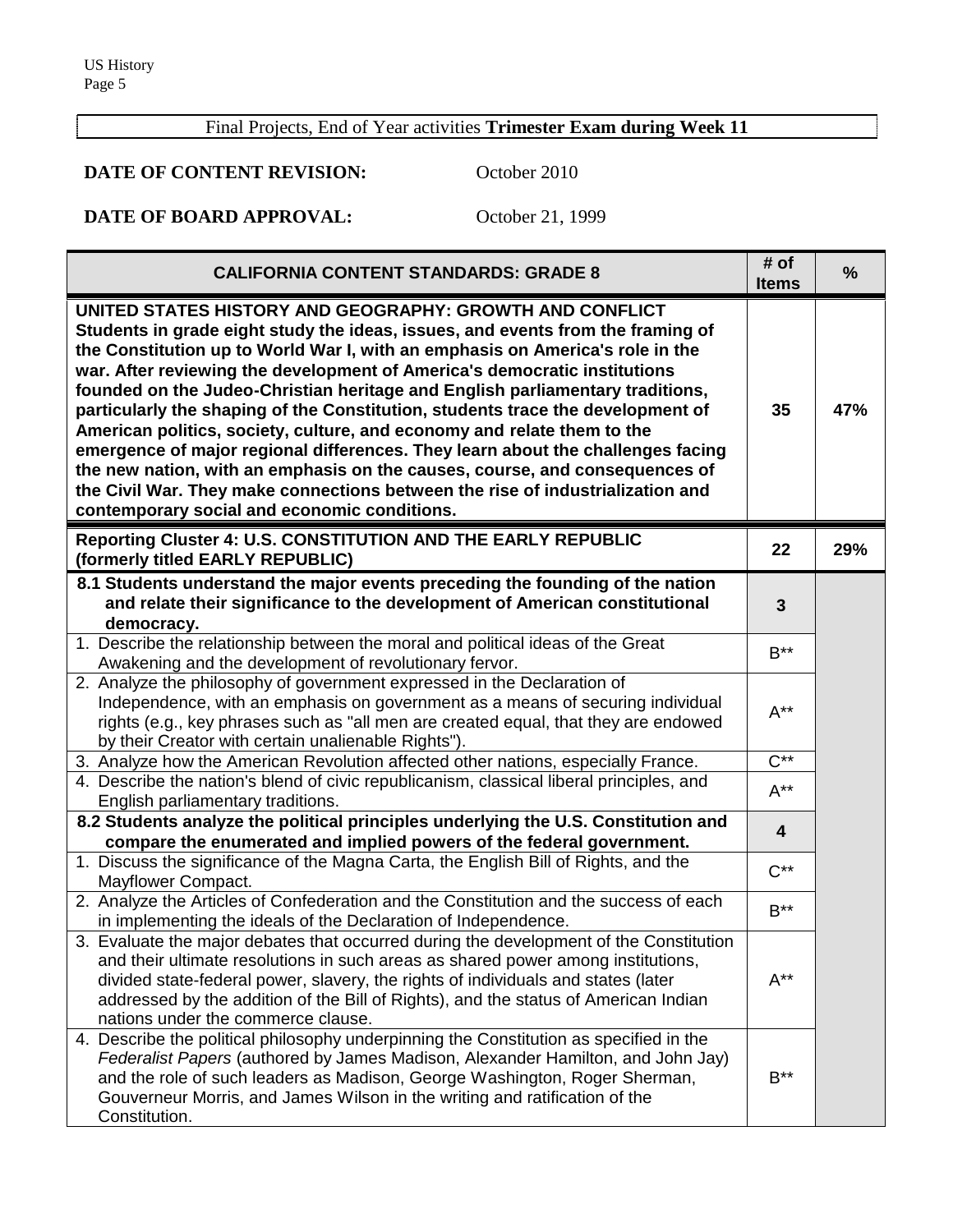| <b>CALIFORNIA CONTENT STANDARDS: GRADE 8</b>                                                                                                                                                                                                                                                                    | # of<br><b>Items</b> | % |
|-----------------------------------------------------------------------------------------------------------------------------------------------------------------------------------------------------------------------------------------------------------------------------------------------------------------|----------------------|---|
| 5. Understand the significance of Jefferson's Statute for Religious Freedom as a<br>forerunner of the First Amendment and the origins, purpose, and differing views of<br>the founding fathers on the issue of the separation of church and state.                                                              | $B^{\ast\ast}$       |   |
| 6. Enumerate the powers of government set forth in the Constitution and the<br>fundamental liberties ensured by the Bill of Rights.                                                                                                                                                                             | $A^{**}$             |   |
| 7. Describe the principles of federalism, dual sovereignty, separation of powers, checks<br>and balances, the nature and purpose of majority rule, and the ways in which the<br>American idea of constitutionalism preserves individual rights.                                                                 | $A^{**}$             |   |
| 8.3 Students understand the foundation of the American political system and the<br>ways in which citizens participate in it.                                                                                                                                                                                    | $\mathbf{3}$         |   |
| 1. Analyze the principles and concepts codified in state constitutions between 1777 and<br>1781 that created the context out of which American political institutions and ideas<br>developed.                                                                                                                   | $B^{\star\star}$     |   |
| 2. Explain how the ordinances of 1785 and 1787 privatized national resources and<br>transferred federally owned lands into private holdings, townships, and states.                                                                                                                                             | $\star$              |   |
| 3. Enumerate the advantages of a common market among the states as foreseen in<br>and protected by the Constitution's clauses on interstate commerce, common<br>coinage, and full-faith and credit.                                                                                                             | *                    |   |
| 4. Understand how the conflicts between Thomas Jefferson and Alexander Hamilton<br>resulted in the emergence of two political parties (e.g., view of foreign policy, Alien<br>and Sedition Acts, economic policy, National Bank, funding and assumption of the<br>revolutionary debt).                          | $A^{**}$             |   |
| 5. Know the significance of domestic resistance movements and ways in which the<br>central government responded to such movements (e.g., Shays' Rebellion, the<br>Whiskey Rebellion).                                                                                                                           | $B^{\ast\ast}$       |   |
| 6. Describe the basic law-making process and how the Constitution provides numerous<br>opportunities for citizens to participate in the political process and to monitor and<br>influence government (e.g., function of elections, political parties, interest groups).                                         | $A^{**}$             |   |
| 7. Understand the functions and responsibilities of a free press.                                                                                                                                                                                                                                               | $\star$              |   |
| 8.4 Students analyze the aspirations and ideals of the people of the new nation.                                                                                                                                                                                                                                | $\mathbf{2}$         |   |
| 1. Describe the country's physical landscapes, political divisions, and territorial<br>expansion during the terms of the first four presidents.                                                                                                                                                                 | $\star$              |   |
| 2. Explain the policy significance of famous speeches (e.g., Washington's Farewell<br>Address, Jefferson's 1801 Inaugural Address, John Q. Adams's Fourth of July 1821<br>Address).                                                                                                                             | $B^{\ast\ast}$       |   |
| 3. Analyze the rise of capitalism and the economic problems and conflicts that<br>accompanied it (e.g., Jackson's opposition to the National Bank; early decisions of<br>the U.S. Supreme Court that reinforced the sanctity of contracts and a capitalist<br>economic system of law).                          | $B^{\ast\ast}$       |   |
| 4. Discuss daily life, including traditions in art, music, and literature, of early national<br>America (e.g., through writings by Washington Irving, James Fenimore Cooper).                                                                                                                                   | $A^{**}$             |   |
| 8.5 Students analyze U.S. foreign policy in the early Republic.                                                                                                                                                                                                                                                 | $\mathbf{2}$         |   |
| 1. Understand the political and economic causes and consequences of the War of 1812<br>and know the major battles, leaders, and events that led to a final peace.                                                                                                                                               | $B***$               |   |
| 2. Know the changing boundaries of the United States and describe the relationships<br>the country had with its neighbors (current Mexico and Canada) and Europe,<br>including the influence of the Monroe Doctrine, and how those relationships<br>influenced westward expansion and the Mexican-American War. | $A^{**}$             |   |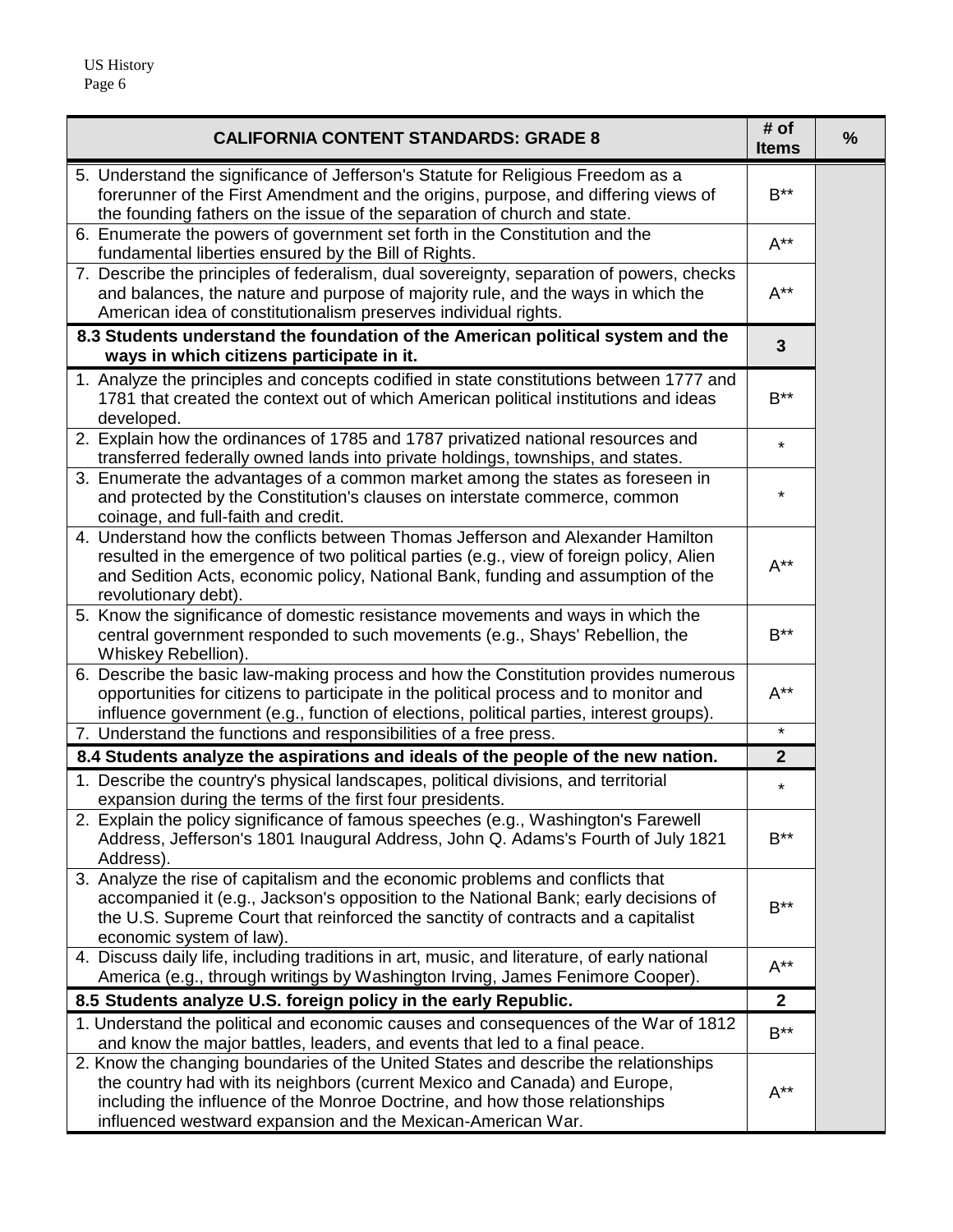| <b>CALIFORNIA CONTENT STANDARDS: GRADE 8</b>                                                                                                                                                                                                                                                                                                                       |                           | % |
|--------------------------------------------------------------------------------------------------------------------------------------------------------------------------------------------------------------------------------------------------------------------------------------------------------------------------------------------------------------------|---------------------------|---|
| 3. Outline the major treaties with American Indian nations during the administrations of<br>the first four presidents and the varying outcomes of those treaties.                                                                                                                                                                                                  | $\star$                   |   |
| 8.6 Students analyze the divergent paths of the American people from 1800 to the<br>mid-1800s and the challenges they faced, with emphasis on the Northeast.                                                                                                                                                                                                       | $\overline{\mathbf{3}}$   |   |
| 1. Discuss the influence of industrialization and technological developments on the<br>region, including human modification of the landscape and how physical geography<br>shaped human actions (e.g., growth of cities, deforestation, farming, mineral<br>extraction).                                                                                           | $\star$                   |   |
| 2. Outline the physical obstacles to and the economic and political factors involved in<br>building a network of roads, canals, and railroads (e.g., Henry Clay's American<br>System).                                                                                                                                                                             | $A^{**}$                  |   |
| 3. List the reasons for the wave of immigration from Northern Europe to the United<br>States and describe the growth in the number, size, and spatial arrangements of<br>cities (e.g., Irish immigrants and the Great Irish Famine).                                                                                                                               | $B^{\star\star}$          |   |
| 4. Study the lives of black Americans who gained freedom in the North and founded<br>schools and churches to advance their rights and communities.                                                                                                                                                                                                                 | $\star$                   |   |
| 5. Trace the development of the American education system from its earliest roots,<br>including the roles of religious and private schools and Horace Mann's campaign for<br>free public education and its assimilating role in American culture.                                                                                                                  | *                         |   |
| 6. Examine the women's suffrage movement (e.g., biographies, writings, and speeches<br>of Elizabeth Cady Stanton, Margaret Fuller, Lucretia Mott, Susan B. Anthony).                                                                                                                                                                                               | $A^{**}$                  |   |
| 7. Identify common themes in American art as well as transcendentalism and<br>individualism (e.g., writings about and by Ralph Waldo Emerson, Henry David<br>Thoreau, Herman Melville, Louisa May Alcott, Nathaniel Hawthorne, Henry<br>Wadsworth Longfellow).                                                                                                     | $B^{\star\star}$          |   |
| 8.7 Students analyze the divergent paths of the American people in the South<br>from 1800 to the mid-1800s and the challenges they faced.                                                                                                                                                                                                                          | $\overline{2}$            |   |
| 1. Describe the development of the agrarian economy in the South, identify the<br>locations of the cotton-producing states, and discuss the significance of cotton and<br>the cotton gin.                                                                                                                                                                          | $A^{**}$                  |   |
| 2. Trace the origins and development of slavery; its effects on black Americans and on<br>the region's political, social, religious, economic, and cultural development; and<br>identify the strategies that were tried to both overturn and preserve it (e.g., through<br>the writings and historical documents on Nat Turner, Denmark Vesey).                    | $\mathsf{A}^{\star\star}$ |   |
| 3. Examine the characteristics of white Southern society and how the physical<br>environment influenced events and conditions prior to the Civil War.                                                                                                                                                                                                              | $C^{**}$                  |   |
| 4. Compare the lives of and opportunities for free blacks in the North with those of free<br>blacks in the South.                                                                                                                                                                                                                                                  | $C^{**}$                  |   |
| 8.8 Students analyze the divergent paths of the American people in the West from 1800<br>to the mid-1800s and the challenges they faced.                                                                                                                                                                                                                           | 3                         |   |
| 1. Discuss the election of Andrew Jackson as president in 1828, the importance of<br>Jacksonian democracy, and his actions as president (e.g., the spoils system, veto of<br>the National Bank, policy of Indian removal, opposition to the Supreme Court).                                                                                                        | $A^{**}$                  |   |
| 2. Describe the purpose, challenges, and economic incentives associated with<br>westward expansion, including the concept of Manifest Destiny (e.g., the Lewis and<br>Clark expedition, accounts of the removal of Indians, the Cherokees' "Trail of Tears,"<br>settlement of the Great Plains) and the territorial acquisitions that spanned numerous<br>decades. | $A^{**}$                  |   |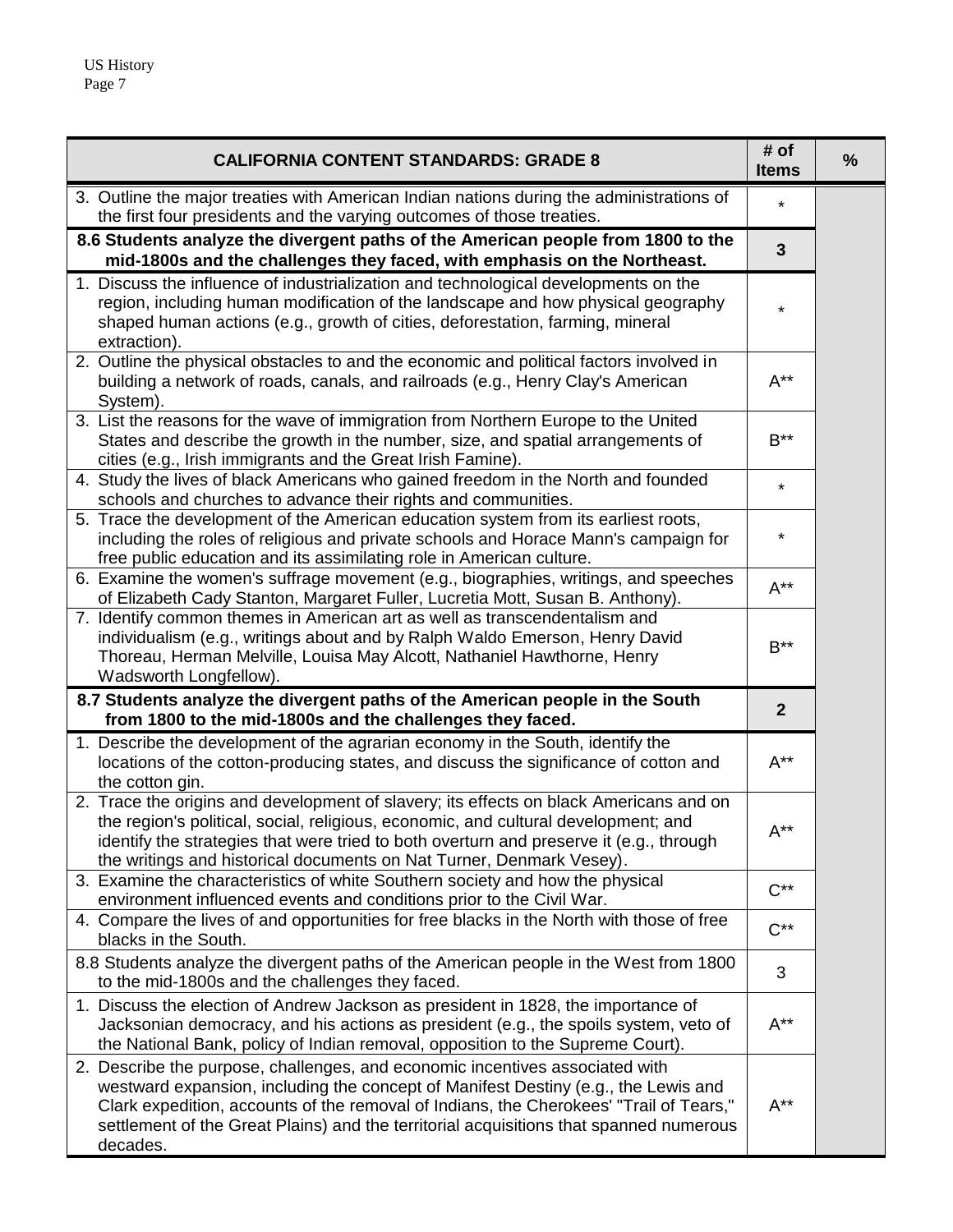| <b>CALIFORNIA CONTENT STANDARDS: GRADE 8</b>                                                                                                                                                                                                                                                                                                            | # of<br><b>Items</b>    | $\frac{9}{6}$ |
|---------------------------------------------------------------------------------------------------------------------------------------------------------------------------------------------------------------------------------------------------------------------------------------------------------------------------------------------------------|-------------------------|---------------|
| 3. Describe the role of pioneer women and the new status that western women<br>achieved (e.g., Laura Ingalls Wilder, Annie Bidwell; slave women gaining freedom in<br>the West; Wyoming granting suffrage to women in 1869).                                                                                                                            | $B^{\ast\ast}$          |               |
| 4. Examine the importance of the great rivers and the struggle over water rights.                                                                                                                                                                                                                                                                       | $B***$                  |               |
| 5. Discuss Mexican settlements and their locations, cultural traditions, attitudes toward<br>slavery, land-grant system, and economies.                                                                                                                                                                                                                 | $B***$                  |               |
| 6. Describe the Texas War for Independence and the Mexican-American War,<br>including territorial settlements, the aftermath of the wars, and the effects the wars<br>had on the lives of Americans, including Mexican Americans today.                                                                                                                 | $A^{**}$                |               |
| <b>Reporting Cluster 5: CIVIL WAR AND ITS AFTERMATH</b>                                                                                                                                                                                                                                                                                                 | 13                      | 18%           |
| 8.9 Students analyze the early and steady attempts to abolish slavery and to<br>realize the ideals of the Declaration of Independence.                                                                                                                                                                                                                  | $\overline{\mathbf{4}}$ |               |
| 1. Describe the leaders of the movement (e.g., John Quincy Adams and his proposed<br>constitutional amendment, John Brown and the armed resistance, Harriet Tubman<br>and the Underground Railroad, Benjamin Franklin, Theodore Weld, William Lloyd<br>Garrison, Frederick Douglass).                                                                   | $A^{**}$                |               |
| 2. Discuss the abolition of slavery in early state constitutions.                                                                                                                                                                                                                                                                                       | $\overline{C^{**}}$     |               |
| 3. Describe the significance of the Northwest Ordinance in education and in the<br>banning of slavery in new states north of the Ohio River.                                                                                                                                                                                                            | $B^{\ast\ast}$          |               |
| 4. Discuss the importance of the slavery issue as raised by the annexation of Texas<br>and California's admission to the union as a free state under the Compromise of<br>1850.                                                                                                                                                                         | $A^{**}$                |               |
| 5. Analyze the significance of the States' Rights Doctrine, the Missouri Compromise<br>(1820), the Wilmot Proviso (1846), the Compromise of 1850, Henry Clay's role in the<br>Missouri Compromise and the Compromise of 1850, the Kansas-Nebraska Act<br>(1854), the Dred Scott v. Sandford decision (1857), and the Lincoln-Douglas<br>debates (1858). | $A^{**}$                |               |
| 6. Describe the lives of free blacks and the laws that limited their freedom and<br>economic opportunities.                                                                                                                                                                                                                                             | $C^{**}$                |               |
| 8.10 Students analyze the multiple causes, key events and complex                                                                                                                                                                                                                                                                                       | 4                       |               |
| consequences of the Civil War.<br>1. Compare the conflicting interpretations of state and federal authority as emphasized                                                                                                                                                                                                                               |                         |               |
| in the speeches and writings of statesmen such as Daniel Webster and John C.<br>Calhoun.                                                                                                                                                                                                                                                                | $A^{**}$                |               |
| 2. Trace the boundaries constituting the North and the South, the geographical<br>differences between the two regions, and the differences between agrarians and<br>industrialists.                                                                                                                                                                     | $B^{\star\star}$        |               |
| 3. Identify the constitutional issues posed by the doctrine of nullification and secession<br>and the earliest origins of that doctrine.                                                                                                                                                                                                                | $B^{\star\star}$        |               |
| 4. Discuss Abraham Lincoln's presidency and his significant writings and speeches<br>and their relationship to the Declaration of Independence, such as his "House<br>Divided" speech (1858), Gettysburg Address (1863), Emancipation Proclamation<br>(1863), and inaugural addresses (1861 and 1865).                                                  | $A^{**}$                |               |
| 5. Study the views and lives of leaders (e.g., Ulysses S. Grant, Jefferson Davis, Robert<br>E. Lee) and soldiers on both sides of the war, including those of black soldiers and<br>regiments.                                                                                                                                                          | $B^{\star\star}$        |               |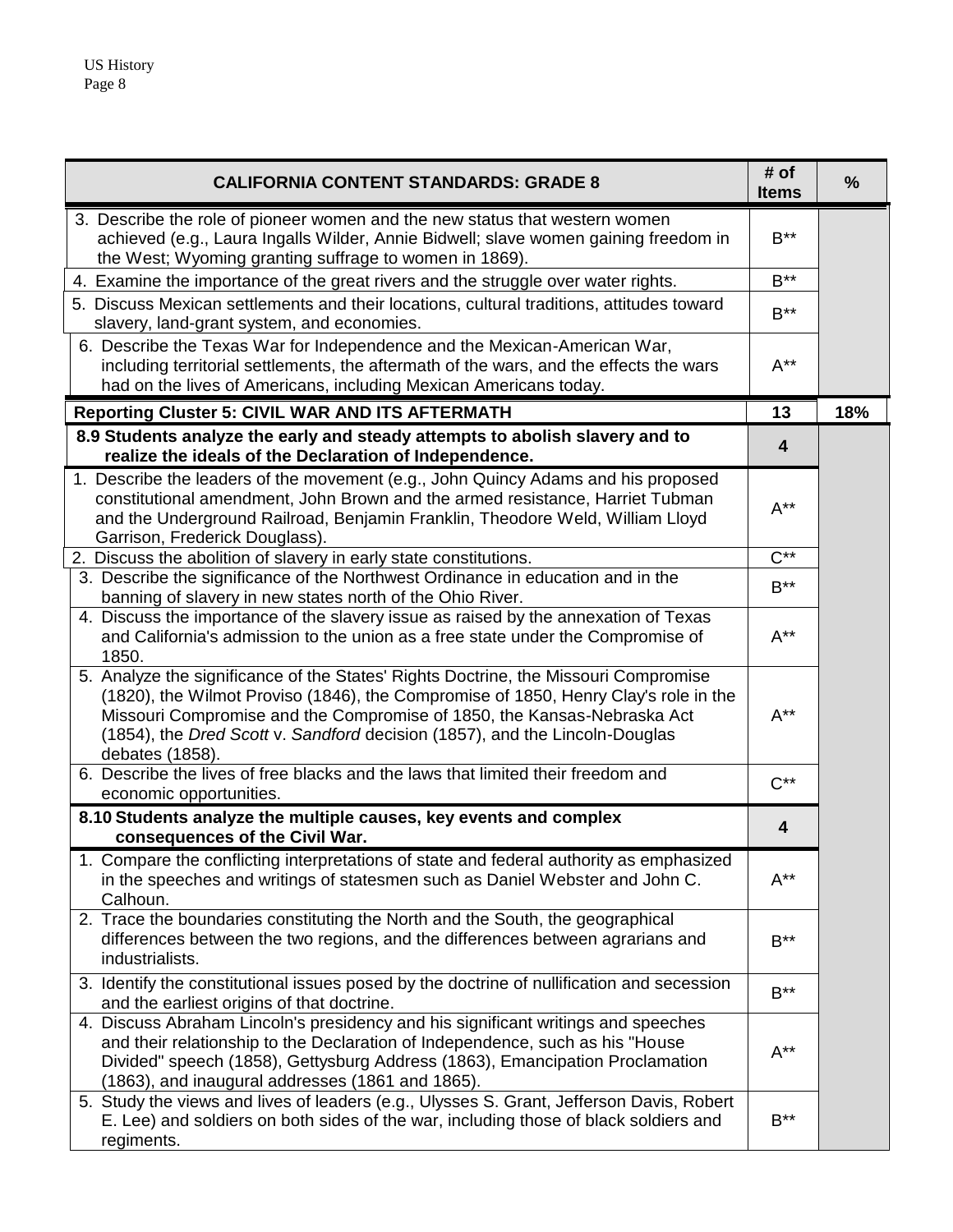US History Page 9

| 6. Describe critical developments and events in the war, including the major battles,<br>geographical advantages and obstacles, technological advances, and General Lee's<br>surrender at Appomattox.                                                                                                                                       | $A^{**}$            |  |
|---------------------------------------------------------------------------------------------------------------------------------------------------------------------------------------------------------------------------------------------------------------------------------------------------------------------------------------------|---------------------|--|
| 7. Explain how the war affected combatants, civilians, the physical environment, and<br>future warfare.                                                                                                                                                                                                                                     | $\star$             |  |
| 8.11 Students analyze the character and lasting consequences of                                                                                                                                                                                                                                                                             | 3                   |  |
| <b>Reconstruction.</b>                                                                                                                                                                                                                                                                                                                      |                     |  |
| 1. List the original aims of Reconstruction and describe its effects on the political and<br>social structures of different regions.                                                                                                                                                                                                        | $A^{**}$            |  |
| 2. Identify the push-pull factors in the movement of former slaves to the cities in the<br>North and to the West and their differing experiences in those regions (e.g., the<br>experiences of Buffalo Soldiers).                                                                                                                           | $C^{**}$            |  |
| 3. Understand the effects of the Freedmen's Bureau and the restrictions placed on the<br>rights and opportunities of freedmen, including racial segregation and "Jim Crow"<br>laws.                                                                                                                                                         | $A^{**}$            |  |
| 4. Trace the rise of the Ku Klux Klan and describe the Klan's effects.                                                                                                                                                                                                                                                                      | $\overline{C^{**}}$ |  |
| 5. Understand the Thirteenth, Fourteenth, and Fifteenth Amendments to the<br>Constitution and analyze their connection to Reconstruction.                                                                                                                                                                                                   | $A^{**}$            |  |
| 8.12 Students analyze the transformation of the American economy and the                                                                                                                                                                                                                                                                    |                     |  |
| changing social and political conditions in the United States in response to<br>the Industrial Revolution.                                                                                                                                                                                                                                  | $\mathbf{2}$        |  |
| 1. Trace patterns of agricultural and industrial development as they relate to climate,<br>use of natural resources, markets, and trade and locate such development on a<br>map.                                                                                                                                                            | $C^{**}$            |  |
| 2. Identify the reasons for the development of federal Indian policy and the wars with<br>American Indians and their relationship to agricultural development and<br>industrialization.                                                                                                                                                     | $A^{**}$            |  |
| 3. Explain how states and the federal government encouraged business expansion<br>through tariffs, banking, land grants, and subsidies.                                                                                                                                                                                                     | $C^{**}$            |  |
| 4. Discuss entrepreneurs, industrialists, and bankers in politics, commerce, and<br>industry (e.g., Andrew Carnegie, John D. Rockefeller, Leland Stanford).                                                                                                                                                                                 | $A^{**}$            |  |
| 5. Examine the location and effects of urbanization, renewed immigration, and<br>industrialization (e.g., the effects on social fabric of cities, wealth and economic<br>opportunity, the conservation movement).                                                                                                                           | $B^{\ast\ast}$      |  |
| 6. Discuss child labor, working conditions, and laissez-faire policies toward big<br>business and examine the labor movement, including its leaders (e.g., Samuel<br>Gompers), its demand for collective bargaining, and its strikes and protests over<br>labor conditions.                                                                 | $B^{\ast\ast}$      |  |
| 7. Identify the new sources of large-scale immigration and the contributions of<br>immigrants to the building of cities and the economy; explain the ways in which new<br>social and economic patterns encouraged assimilation of newcomers into the<br>mainstream amidst growing cultural diversity; and discuss the new wave of nativism. | $C^{**}$            |  |
| 8. Identify the characteristics and impact of Grangerism and Populism.                                                                                                                                                                                                                                                                      | $C^{**}$            |  |
| 9. Name the significant inventors and their inventions and identify how they improved<br>the quality of life (e.g., Thomas Edison, Alexander Graham Bell, Orville and Wilbur<br>Wright).                                                                                                                                                    | $C^{**}$            |  |